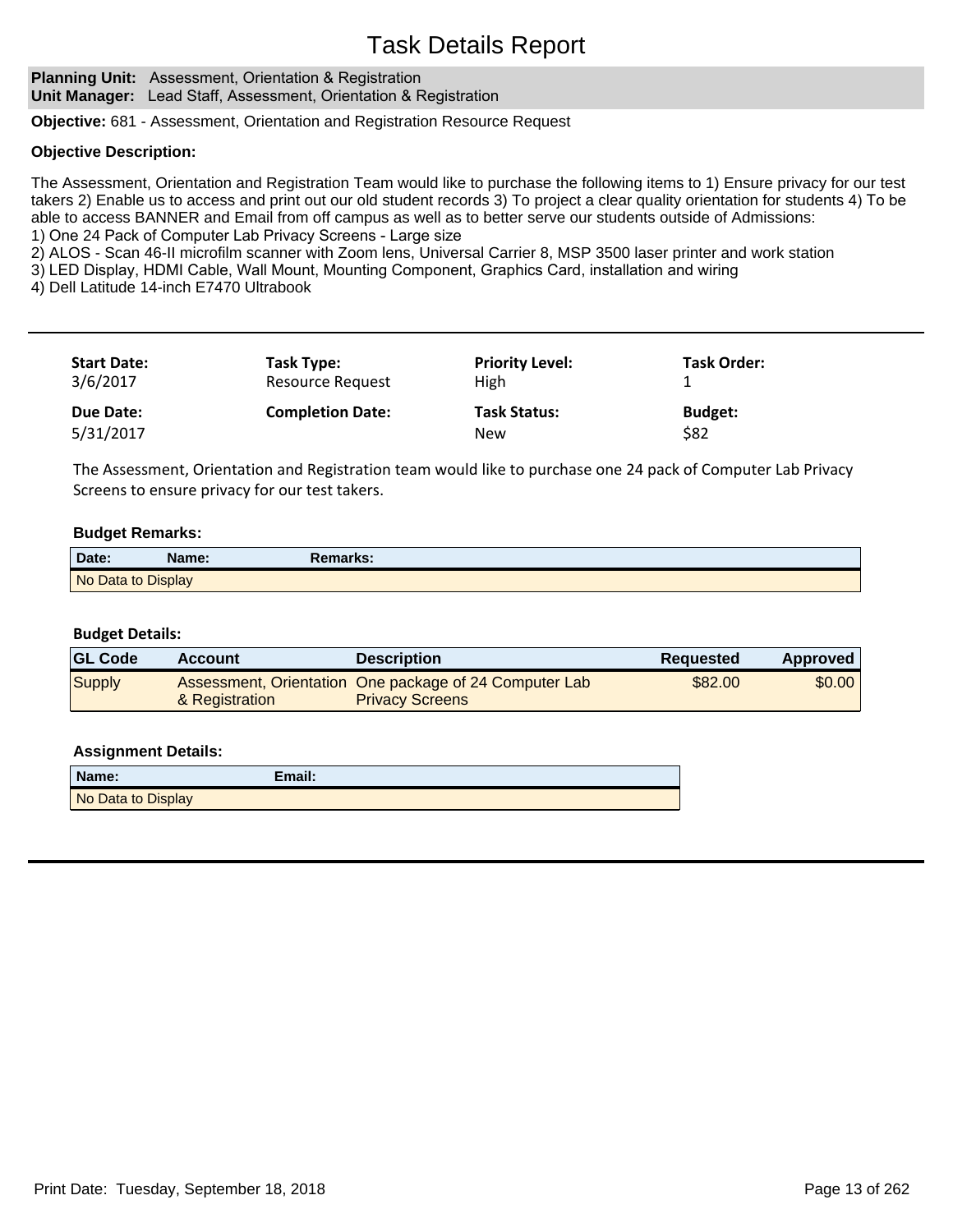| <b>Start Date:</b><br>3/7/2017 | Task Type:<br><b>Resource Request</b> | <b>Priority Level:</b><br><b>High</b> | <b>Task Order:</b> |
|--------------------------------|---------------------------------------|---------------------------------------|--------------------|
| Due Date:                      | <b>Completion Date:</b>               | <b>Task Status:</b>                   | <b>Budget:</b>     |
| 5/31/2017                      |                                       | New                                   | \$13,001           |

The Assessment, Orientation and Registration team would like to purchase the following items so that we can access and print out old student records:

ALOS Z-Scan 46-II microfilm scanner Zoom Lens Universal Carrier 8 MSP 3500 laser printer Work Station

#### **Budget Remarks:**

| Date:              | Name: | Remarks: |
|--------------------|-------|----------|
| No Data to Display |       |          |

#### **Budget Details:**

| <b>GL Code</b> | Account        | <b>Description</b>                                                           | <b>Requested</b> | Approved   |
|----------------|----------------|------------------------------------------------------------------------------|------------------|------------|
| Equipm         | & Registration | Assessment, Orientation A Z-43 Microfilm/Microfiche Reader<br><b>Printer</b> | \$13001.00       | \$13001.00 |

| Name:              | Email: |
|--------------------|--------|
| No Data to Display |        |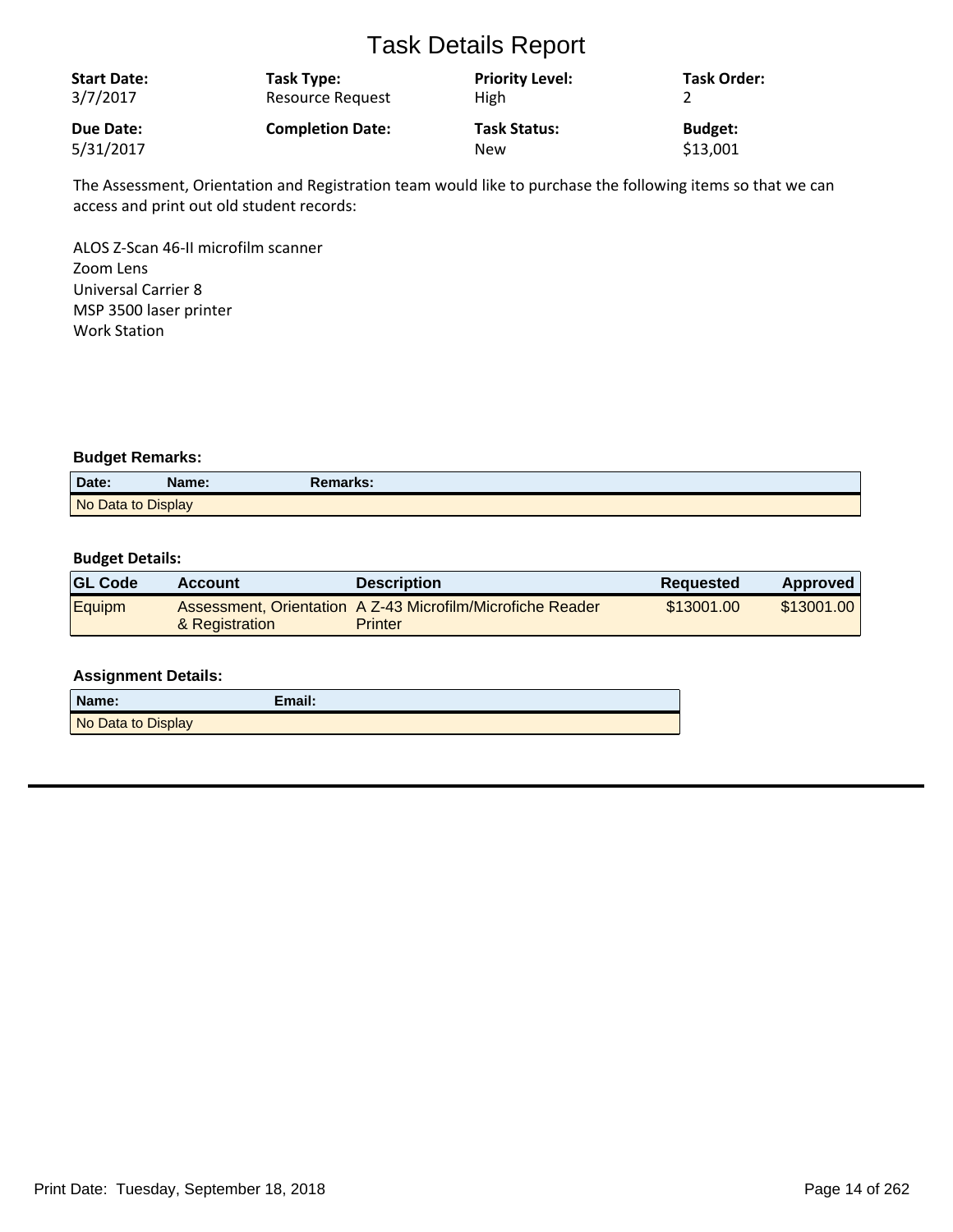| <b>Start Date:</b><br>3/8/2017 | Task Type:<br><b>Resource Request</b> | <b>Priority Level:</b><br><b>High</b> | Task Order:    |
|--------------------------------|---------------------------------------|---------------------------------------|----------------|
| Due Date:                      | <b>Completion Date:</b>               | <b>Task Status:</b>                   | <b>Budget:</b> |
| 5/31/2017                      |                                       | New                                   | \$12,669       |

The Assessment, Orientation and Registration Team would like to purchase the following items to provide a clear quality orientation for students:

LED Display - NEC E655 65" Chief PAC525 Mounting Component - PC525 C2G 35ft Active High Speed HDMI Cable In-Wall, CL3 - Rate - HDMI -41366 Chief X - Large Fusion XSM1U - Wall Mount - XSMIU EVGA GeForce GT730 LP Graphics Card - 2 GBRAM - 02G-P3-3733-KR Installation and wiring

#### **Budget Remarks:**

| Date:              | Name: | Remarks: |  |
|--------------------|-------|----------|--|
| No Data to Display |       |          |  |

#### **Budget Details:**

| <b>GL Code</b> | <b>Account</b> | <b>Description</b>                                                                                                                                   | <b>Requested</b> | Approved |
|----------------|----------------|------------------------------------------------------------------------------------------------------------------------------------------------------|------------------|----------|
| $\Pi$ rech     | & Registration | Assessment, Orientation LED Display, Mounting Component,<br>2 Active High Speed HDMI Cables<br>In-Wall and Chief X-Large Fusion<br>XSM <sub>1U</sub> | \$12669.00       | \$0.00   |

| Name:              | Email: |
|--------------------|--------|
| No Data to Display |        |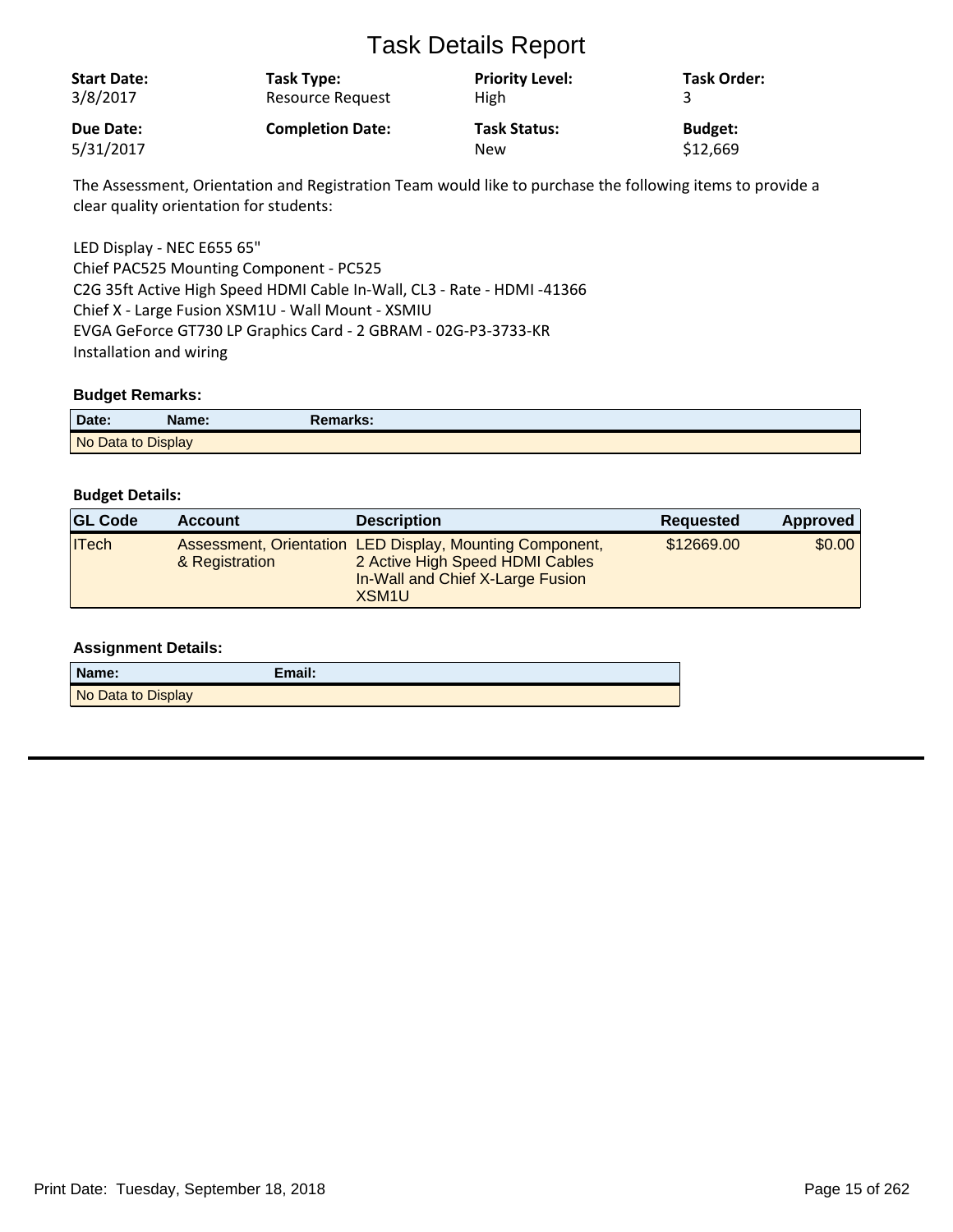| <b>Start Date:</b><br>3/9/2017 | Task Type:<br><b>Resource Request</b> | <b>Priority Level:</b><br><b>High</b> | Task Order:    |
|--------------------------------|---------------------------------------|---------------------------------------|----------------|
| Due Date:                      | <b>Completion Date:</b>               | <b>Task Status:</b>                   | <b>Budget:</b> |
| 5/31/2017                      |                                       | New                                   | \$1,198        |

The Assessment, Orientation and Registration Team would like to purchase a Dell Latitude 14-inch E740 Ultrabook to access BANNER and Email outside of the Admissions' Office as well as to better serve our students in various activities held outside of the Admissions' Office.

### **Budget Remarks:**

| Date:              | Name: | Remarks: |
|--------------------|-------|----------|
| No Data to Display |       |          |

#### **Budget Details:**

| <b>GL Code</b> | Account        | <b>Description</b>                                               | Requested | <b>Approved</b> |
|----------------|----------------|------------------------------------------------------------------|-----------|-----------------|
| $ $ ITech      | & Registration | Assessment, Orientation Dell Latitude 14-inch E7470<br>Jltrabook | \$1198.00 | \$0.00          |

| Name:              | Email: |
|--------------------|--------|
| No Data to Display |        |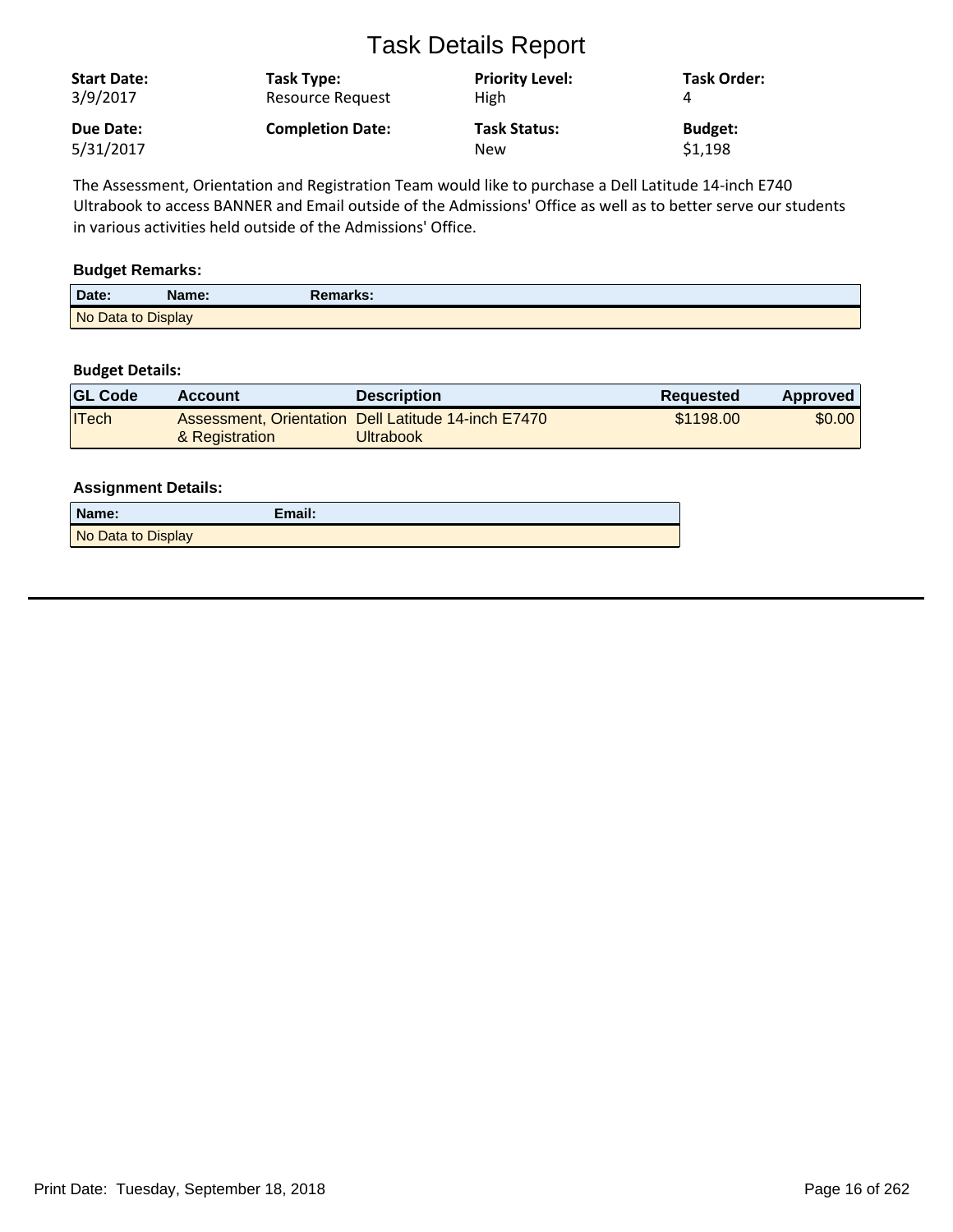**Planning Unit:** Assessment, Orientation & Registration **Unit Manager:** Lead Staff, Assessment, Orientation & Registration

**Objective:** 762 - Scan and index all of our old records

#### **Objective Description:**

We have old records that need to be scanned and indexed. They are housed in Bldg. 9, Room #123A. These records are: 20 Old file folders that contain the original transcript 1976-1981

Aperture Cards containing transcripts and applications 1968-1975

Microfilm rolls that contain the original application

```
International Student File Folders
```
These records contain original documents that need to be preserved as they are starting to deteriorate?. In addition, scanning and indexing these old records will save time for staff district wide. Admissions' employees will be able to access the needed records via WebExtender instead of having to contact the appropriate college to obtain the record causing delays for students.